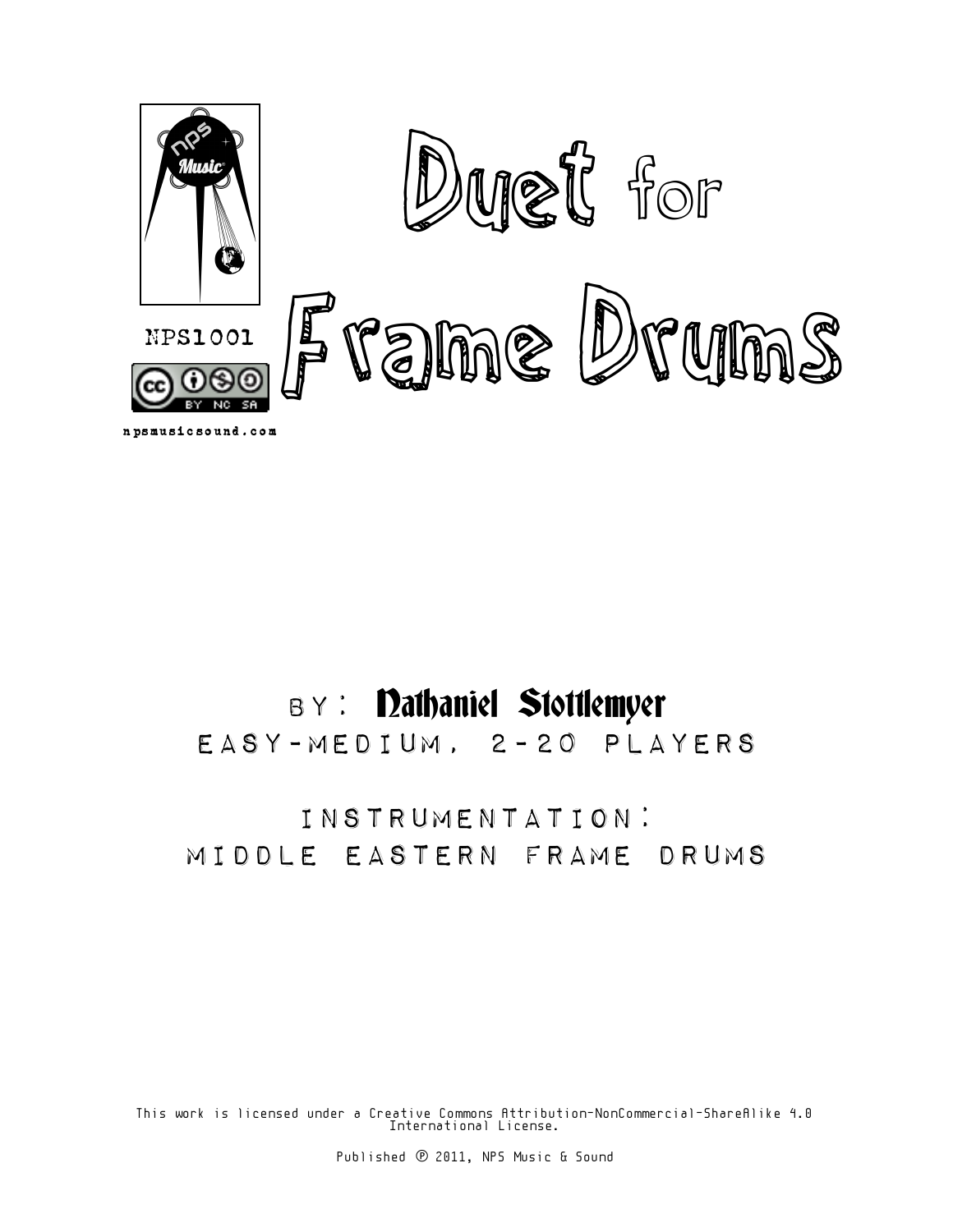## Performance Notes:

Duet for Frame Drums was composed for the Brooklyn Park Middle School Percussion Ensemble and premiered May 26, 2009 at the Chesapeake Arts Center in Baltimore, MD. This piece is written as a duet, however it may be performed as a large ensemble in two parts. The drums used for this piece should have a subtle contrast in sound. They may be grouped by pitch, ornamental features or performance techniques, depending on your ensemble's available resources.

Performers of the this piece should be familiar with traditional performance techniques for Middle Eastern frame drums. The frame drum produces three basic tones; *dum*, *takk* and *sakk*. *Dum* is the open tone played with the dominant hand between the center and edge of the skin. *Takk* is played with either ring finger on the edge of the skin at the rim. *Sakk* is played with the fingertips, with or without the thumb, towards the center of the skin.

**Key:**



This work is licensed under a Creative Commons Attribution-NonCommercial-ShareAlike 4.0 International License.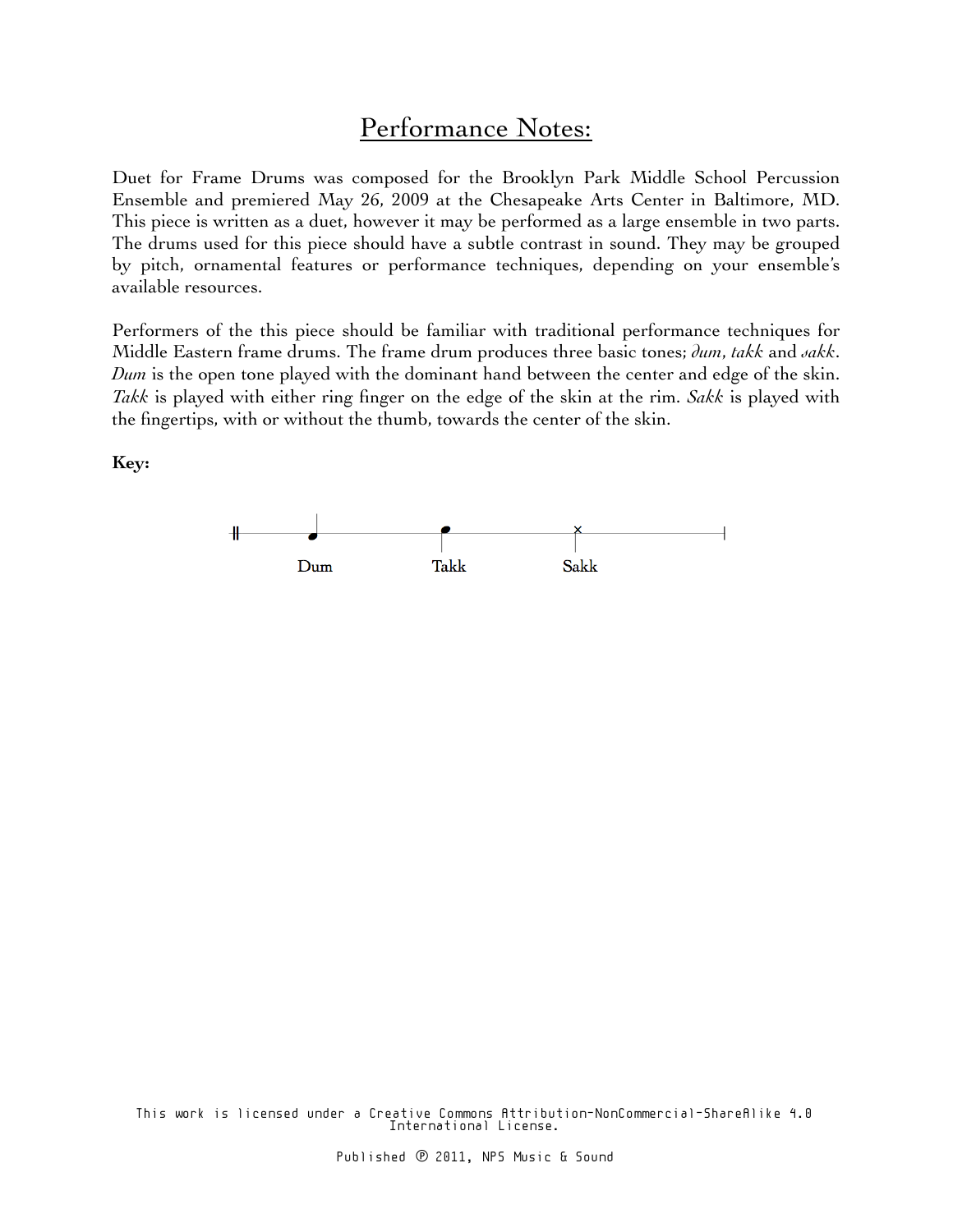Duet for Frame Drums For the Brooklyn Park Middle School Percussion Ensemble

## Dathaniel Stottlemyer



This work is licensed under a Creative Commons Attribution-NonCommercial-ShareAlike 4.0 International License. Published @ 2011, NPS Music & Sound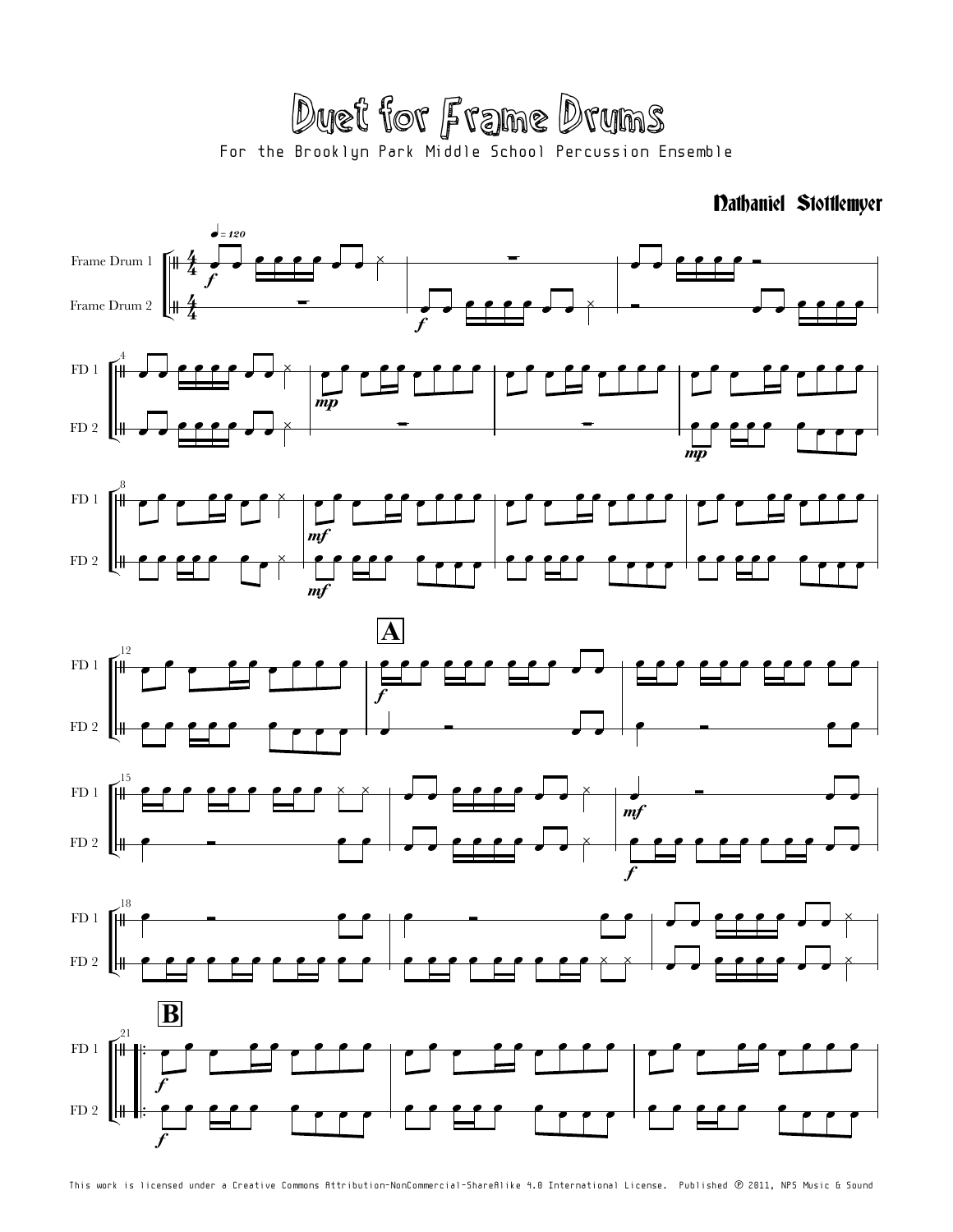